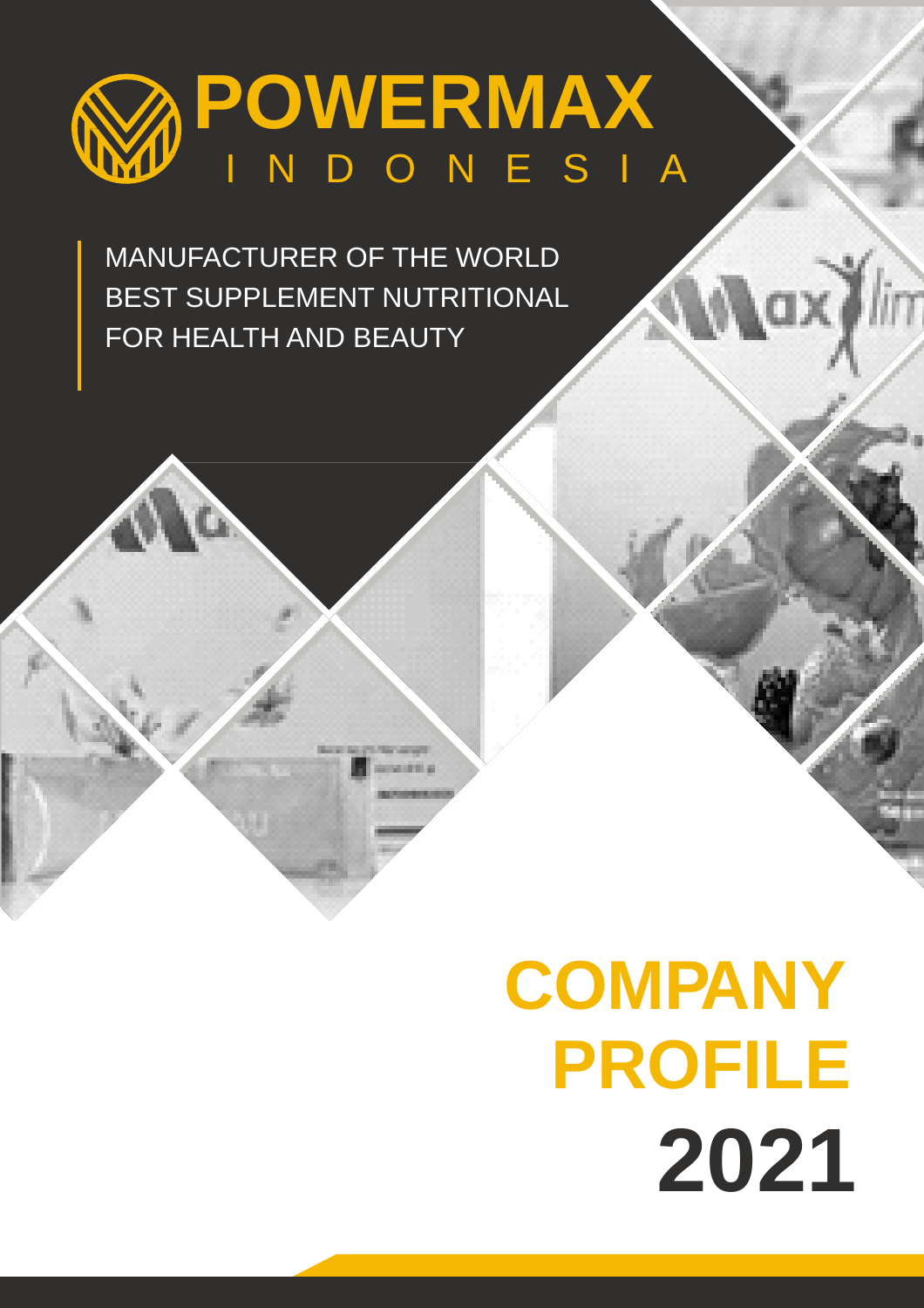

**PT MAXIMAX SUKSES MAKMUR** Manufacturer Of The World Best Supplement Nutritional For Health and Beauty



### **I. OUR COMPANY**

**PT Maximax Sukses Makmur** is located in Sedayu Square, North Jakarta, Indonesia where is an industrial area and the central production of best quality Health and Beauty all around the world.

**PT Maximax Sukses Makmur** which is a direct selling company from Indonesia, specialized engaged in the health and beauty sector, was established in 2019 with now have 60 workers in total. We are growing company which dedicated to producing and distributing best quality health and beauty products with competitive price to global customers, importers, distributors, professionals, and wholesalersallaroundtheworld.

In order to produce best quality products, we always maintain the quality by choosing premium raw materials. We are also strictly pay attention in every process to reach the perfection of products taste and benefits, moreover our company always do research and develop our product quality.

We strive to be the best health and beauty drink products supplier all around the world by providing best quality innovative product, best service with competitive price. We follow the export requirement that the products must be well processed and have been through laboratory tested. We hope to win customers trust by excellent quality and service. We are ready to cooperate with customers and clients all over the world and to establish long term and mutual-win relationship with you in the very near future.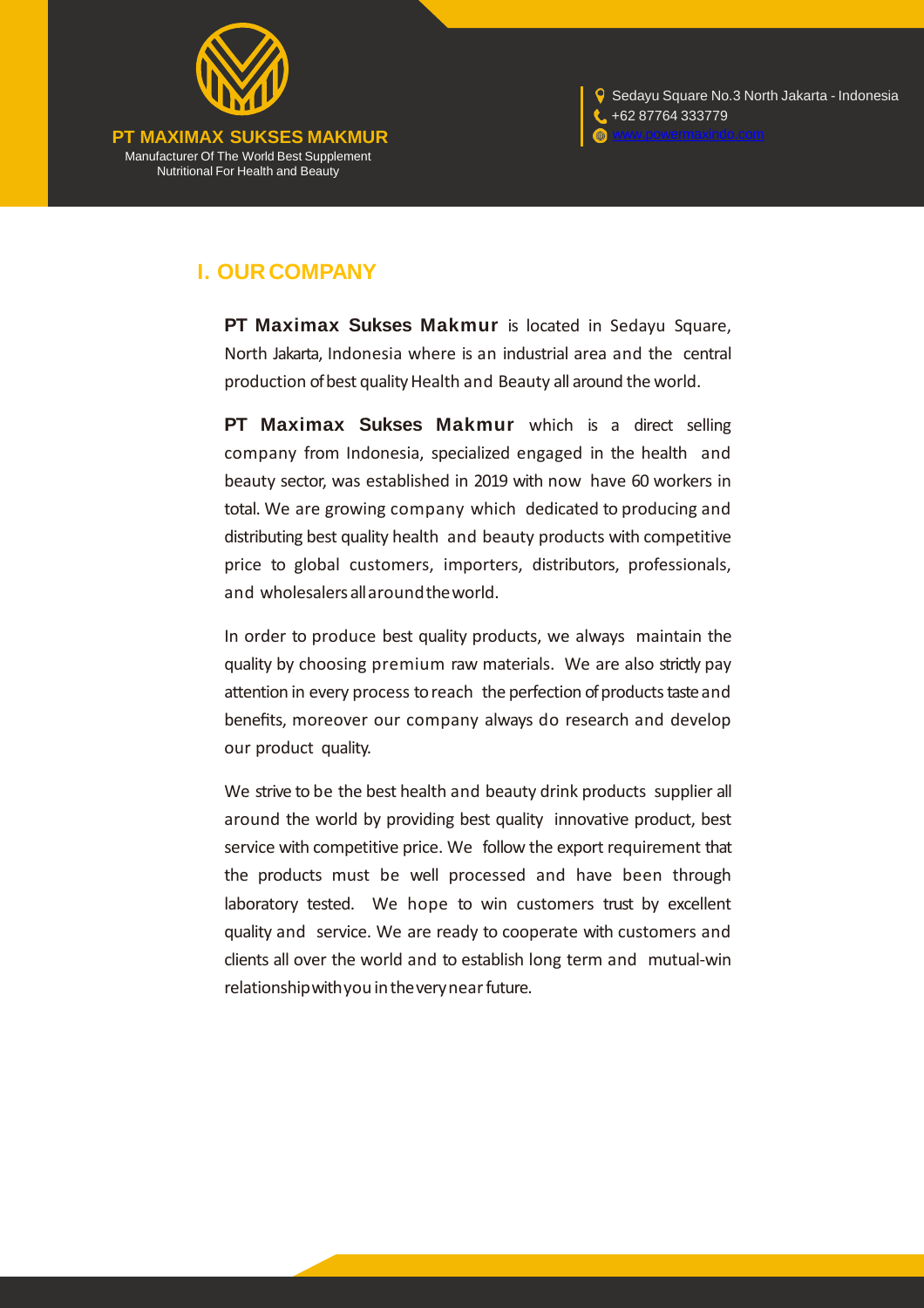

Nutritional For Health and Beauty

**PT MAXIMAX SUKSES MAKMUR** Manufacturer Of The World Best Supplement +62 87764 333779

**P** Sedayu Square No.3 North Jakarta - Indonesia

**II. OURVISIONAND MISSION**

#### • **VISION**

"A world-class company that all partners can rely on to jointly achieve a prosperous and beneficial life"

#### • **MISSION**

- 1. Continuous developmentin processing development quality &quantityproduct.
- 2. Consistent capital growth (financial, intellectual, brand identity).
- 3. Maintaining highly business process practices.
- 4. Achieve our return on capital and grow the business profitably.
- 5. Maintaingood relationshiptoallstakeholders.

# **III. SUMMARY PROFILE**

| : PT Maximax Sukses Makmur               |
|------------------------------------------|
| : Sedayu Square No.3 NorthJakarta, 11730 |
| Indonesia                                |
| :95.612.911.8-034.000                    |
| : +6287764333779                         |
| : +6287764333779                         |
| www.powermaxindo.com                     |
| admin@powermaxindo.com                   |
|                                          |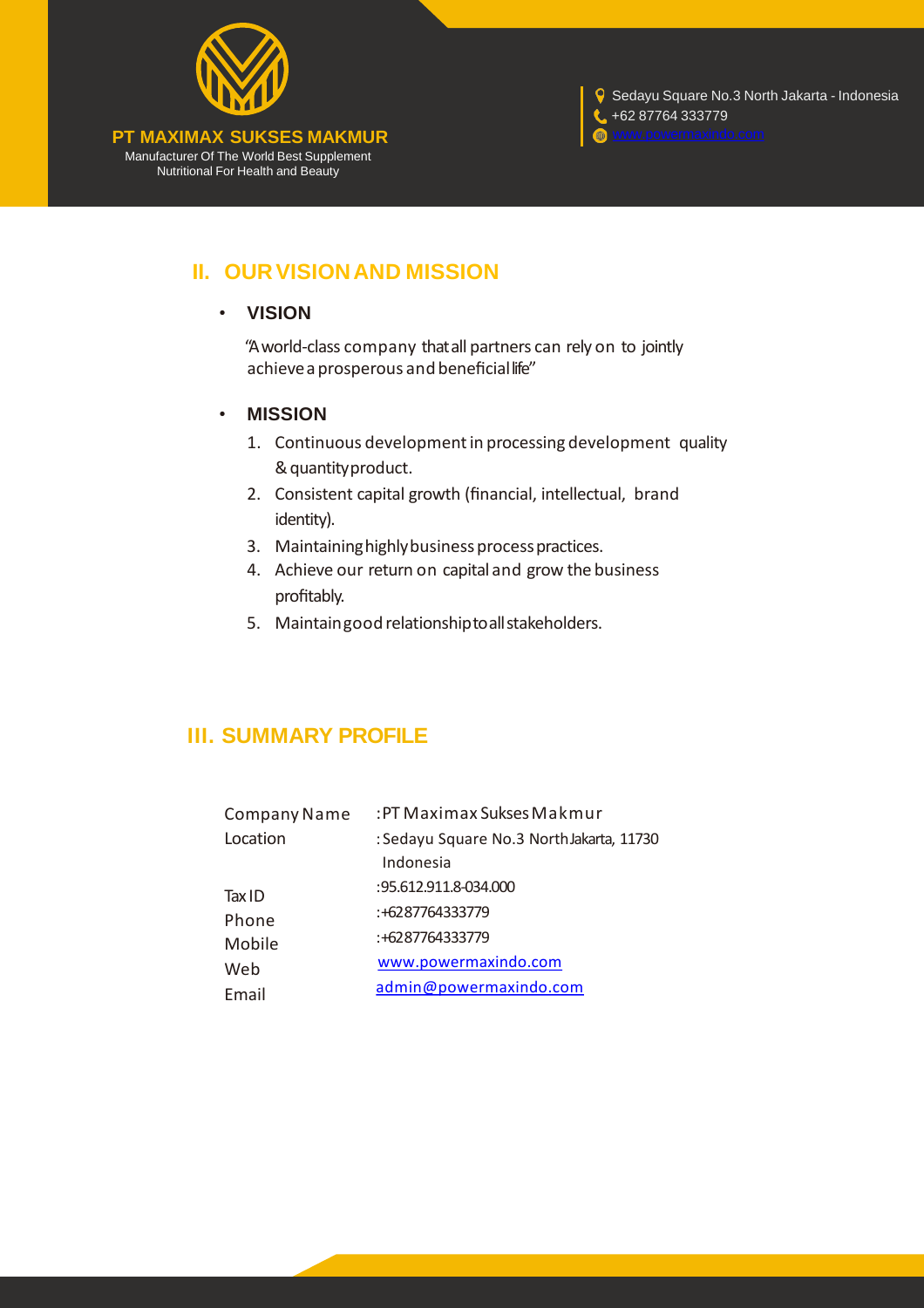

**PT MAXIMAX SUKSES MAKMUR** Manufacturer Of The World Best Supplement Nutritional For Health and Beauty



#### **IV. PRODUCTS**

• **WE ARE PRODUCING :**

#### **1) MAXIBEAU**

A powder drink from fruit extracts that are processed in a modern way into a secret formula to maintain skin beauty and health. Made from 100% natural herbal ingredient. Maxibeau can also be used as a face mask with a dose of ¼sachet for 10-15 minutes.



#### **2) MAXXLIM**

A supplement drink that can affect weight loss. Maxxlim works as a body slimming without exercise and a strict diet by detoxifying. Made from selected quality herbal ingredients and safe for consumption, so that it can smooth the digestive system and reduce appetite naturally.



#### **3) MAXIBOOST**

A powder supplement drink with a fresh hazelnut flavor and full of benefits to maintain health and increase vitality. For a firm and long-lasting erection, overcome impotence, increase male passion and courage in maintaining harmony and satisfaction, and herbs to maximize health.